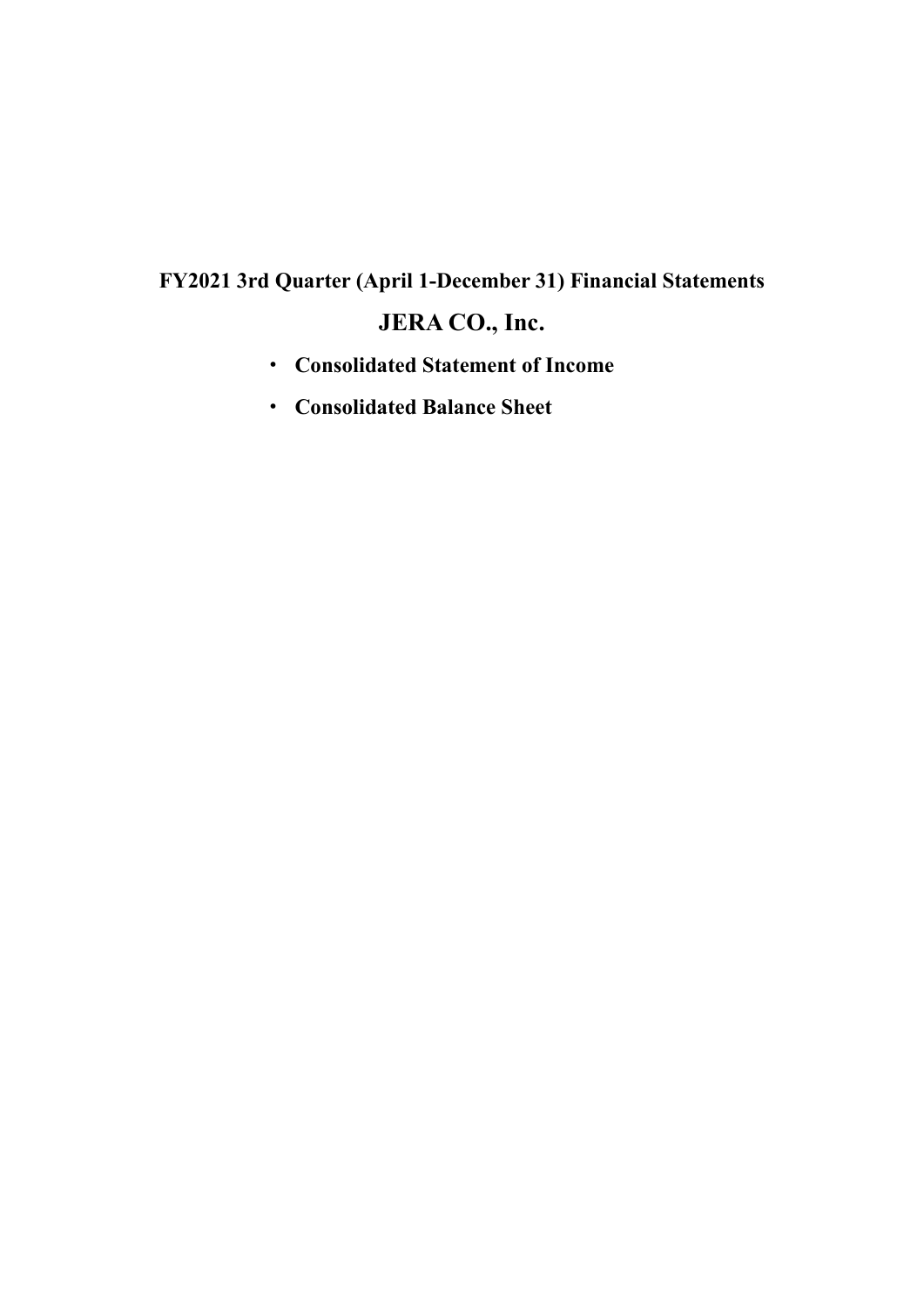## Consolidated Statements of Income (From April 1, 2021 to December 31, 2021)

|                                                             | (Unit: Millions of yen) |
|-------------------------------------------------------------|-------------------------|
| Item                                                        | Amount                  |
| Net sales                                                   | 2,853,769               |
| Cost of sales                                               | 2,729,304               |
| Gross profit                                                | 124,465                 |
| Selling, general and administrative expenses                | 45,084                  |
| Operating profit                                            | 79,380                  |
| Non-operating income                                        |                         |
| Dividend income                                             | 4,251                   |
| Foreign exchange gains                                      | 1,628                   |
| Other                                                       | 2,110                   |
| Total non-operating income                                  | 7,991                   |
| Non-operating expenses                                      |                         |
| Interest expenses                                           | 6,678                   |
| Share of loss of entities accounted for using equity method | 21,882                  |
| Other                                                       | 3,065                   |
| Total non-operating expenses                                | 31,626                  |
| Ordinary profit                                             | 55,745                  |
| Extraordinary income                                        |                         |
| Gain on sales of non-current assets                         | 4,025                   |
| Gain on sales of investment securities                      | 19,562                  |
| Total extraordinary income                                  | 23,588                  |
| <b>Extraordinary losses</b>                                 |                         |
| Impairment losses                                           | 22,891                  |
| Total extraordinary losses                                  | 22,891                  |
| Income before income taxes                                  | 56,442                  |
| Income taxes-current                                        | 11,400                  |
| Income taxes-deferred                                       | $\triangle$ 20,126      |
| Total income taxes                                          | $\triangle$ 8,725       |
| Net income                                                  | 65,167                  |
| Net income attributable to non-controlling interests        | 46,713                  |
| Net income attributable to owners of parent                 | 18,453                  |
|                                                             |                         |